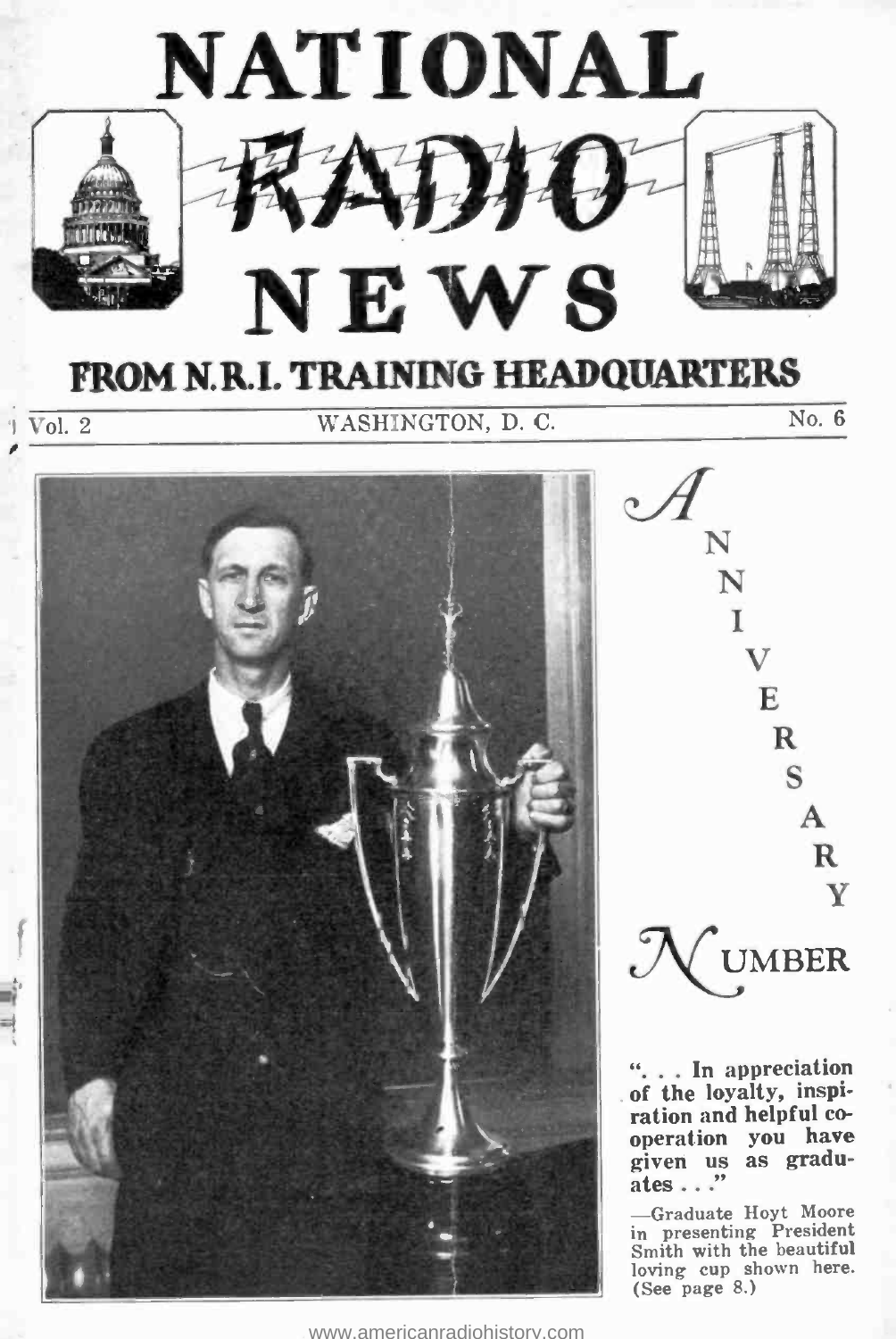### BANNER RADIO YEAR AHEAD

that that was now was now was AR AR ARA ARA ARA



**DI WD** 

RECOM all indications 1930 will be Radio's

First, there is Television. Some have felt that Television would be in the homes by this time, but the more conservative of us have always believed that the Radio public wants Television to be just about perfect

before taking it on. Television has been<br>in the laboratory for some time—the kinks<br>television, several firms are manufacturing kits, and even Televisors, and it is practically a certainty that it will be introduced<br>to the public on a commercial scale very shortly. Doubtless,<br>1930 will see marked development in that field,<br>Then, the sound engineering field will cont

creased demands for men with a knowledge of Radio's basic principles. The country is going "talkie." Public address sys-<br>tems and sound projection apparatus will be installed in thou. tems and sound projection apparatus will be installed in thou-<br>sands of theatres, auditoriums, amusement centers and other sands of theatres, auditoriums, amusement centers and other<br>places through the year. N. R. I. men should get their share<br>of this work.<br>Here is another factor that will make 1930 a big year in ;.<br>waiting delaying their hur

waiting-delaying their buying of Radio apparatus until they are satisfied that receivers have been standardized and that<br>their new set will not become obsolete over the week-end. That<br>stage has been reached in Radio today. Set design is fast be-<br>coming standardized. The new sets eq over 14,000,000 wired homes that today are without adequate<br>socket power operated sets. Improved types of battery receivers<br>are available for the unwired home. So it looks like a big year<br>in sales, service, and repairs. stage has been reached in Radio today. Set design is fast be-

International broadcasting will be on a broader scale than<br>ever this year. Arrangements have been made between the American chains and the broadcast companies in England,<br>France, Germany and other continental countries for more fre-<br>quent interchange of programs, and American audiences will very<br>shortly have the privilege of listening tions rendered by European Symphony orchestras.<br>The use of Radio in Aviation will expand in 1930. Govern-

ment plans call for an enlargement of the Radiobeacon system<br>to make safe our trans-continental passenger and mail lines. tions rendered by European Symphony orchestras.<br>
The use of Radio in Aviation will expand in 1930. Government plans call for an enlargement of the Radiobeacon system<br>
to make safe our trans-continental passenger and mail l provide weather information and other data to planes in flight. Point to point land Radio communication will be advanced. So it's clear that this is going to be one of the biggest years yet for the man who knows Radio, and when next Christmas rolls around I'm sure that N. R. I. men will have reaped a full measure of Radio's prosperity. J. E. SMITH.

,\ \ : / \)7 \ % % /' \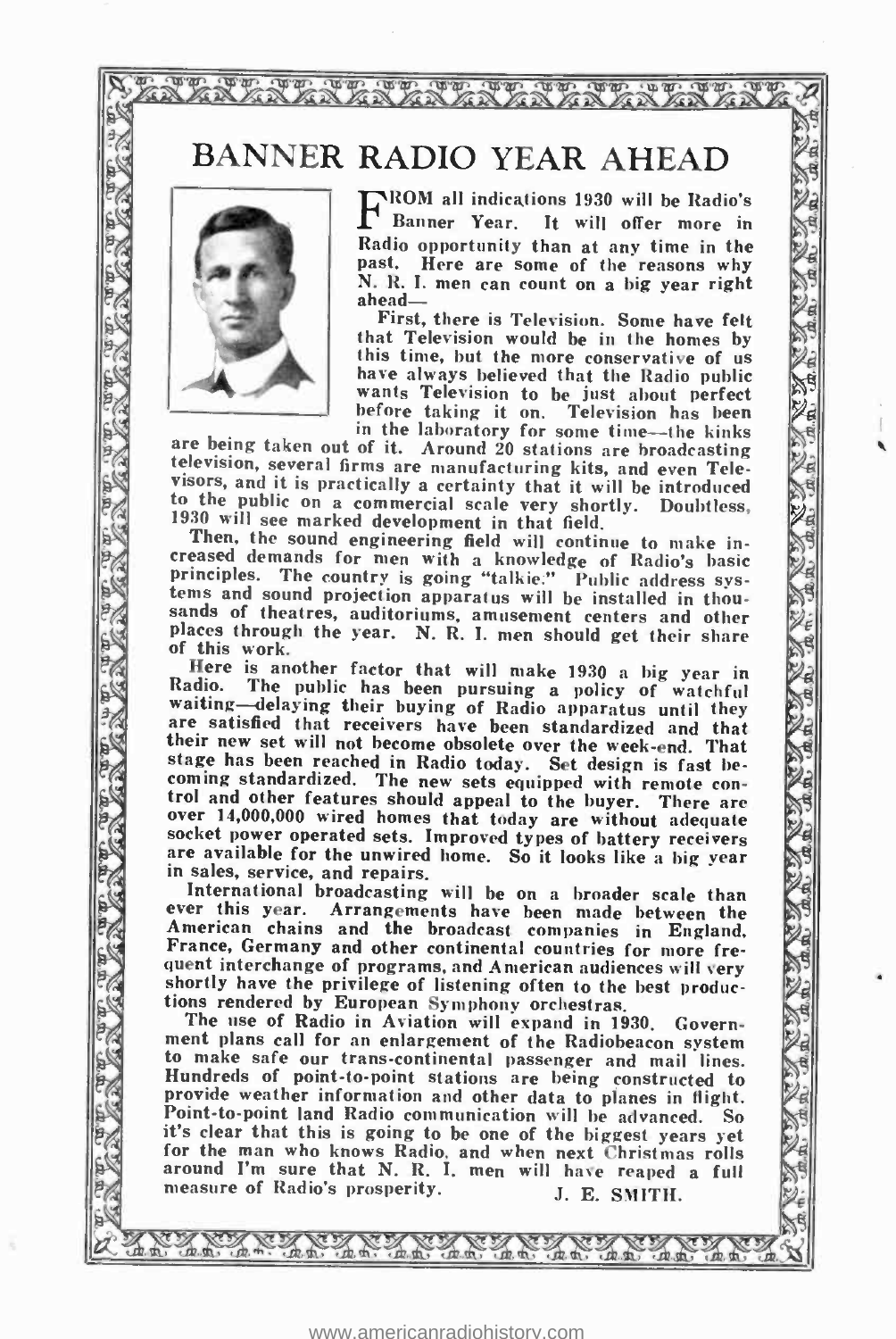# National Radio News Dr. Lee De Forest Says-

Published monthly in the interest of N. R. I. students and graduates, by the NATIONAL RADIO INSTITUTE 18th and U Streets, N. W. Washington. D. C. J. E. SMITH, Publisher. E. R. HAAS, Editor.<br>Copyright, 1930. NATIONAL RADIO INSTITUTE

Washington, D. C. Anniversary Number

### **Speaking of Good** dio is playing a more and Company



é

**NHE** home-I study trained man is in mighty good company these days.

George Geothals, the man who built the Panama and more<br>Canal: Walter P. guidance. Canal; Walter P. Chrysler, the auto magnate; Ramsay MacDonald, England's Prime Min-<br>
ister -- all are home - study and<br>
trained men. Tel<br>
Frank B. Kellogg, is

former Secretary of State, got most of a great industry. his training at home. Go into the offices of big corporations, into the laboratories -look over the engineers out in the field -wherever you go you'll find hunfield—wherever you go you'll find nun-<br>dreds of the biggest men were trained by tandants managers anothears and divechome -study methods.

The man who sits down in the quiet of his home and follows the carefully planned, practical instruction that has been built up by experts—that and servicing of tal<br>man gets knowledge and training that sticks with the atre equipment. him. It's not the soft-soap stuff that goes into one ear and out the other. That's why so many correspondence trained men are the big executives

today. Walk down the street and every one man out of six that you meet has at some time, or is at the present taking a home -study course. Figures show that 53% of the college graduates in the United States take a correspondence course after they Winglet their college defines!

For 15 years the National Radio Institute has been specializing in giving practical training to precedented opportunities for the young<br>thousands of ambitious men who want to share man who is wide awake, ambitious and thousands of ambitious men who want to share Radio's big opportunities. The success that the in<br>6.000 graduates have met with -the key Jobs they are now holding in Radio -proves that N. R. I.  $g^2$ training GETS RESULTS. Those who now are esting and lucrative employment with a<br>members of our world-wide training organization prospect of rapid advancement, in the have stamped themselves as being serious-minded, practical men determined to succeed—and they fierd by the world has learned the kind<br>of stuff home-study trained men are made of.

The man who can say that he got his training the same way that Geothals, Chrysler, McDonald, Ine same way that ucourans, currency and thousands of others did—he is in domestion of the same of others did—he is in dependent of the production of the same of the same of the production of the same of the same of the sa

E. R. HAAS,<br>Vice President and Director.

The Radio Industry has assumed such tremendous proportions that a survey of its present situation and a forecast of<br>its future would fill future would many large volumes.

In every line of human industry in America, Ramore important or indispensable part.



Besides the almost limitless fields of communication, by wire and wireless, telegraph, telephone, photographic and<br>facsimile transference, the railroads now use Radio, in signaling and safety devices. Even passenger elevator installations are beginning to use Radio.

The science of Aviation depends more and more on Radio for signaling and The multitudinous uses of Radio in marine service are constantly increasing, for direction finding, fog signaling, ticker service, telephone and

weather map service on shipboard.<br>Today Radio is being used to locate ore and oil deposits in the western ranges. Television with its unlimited possibilities is rapidly approaching the dimensions of

I have not mentioned the Radio Manufacturing Industry with its \$600,000,000 of annual turnover, its half million or tendents, managers, engineers and directors. Nor the tens of thousands engaged today in the manufacture, installation and servicing of talking motion picture Nor the research. engineers and laboratory assistants intensively engaged in invention and design of better amplifiers, and acoustic devices—all the direct outgrowth of the Radio, and intimately related to Radio.

With such an astounding situation,<br>ch unlimited possibilities and unprecedented opportunities for the young industrious-need anyone ask advice regarding the possibilities of finding interesting and lucrative employment with a field of Radio?

Training is the best insurance against long hours with low pay!

It's a fine thing to answer when opportunity<br>knocks at your door, but if it's a little late don't wait. Get out and stir up your own opportunity.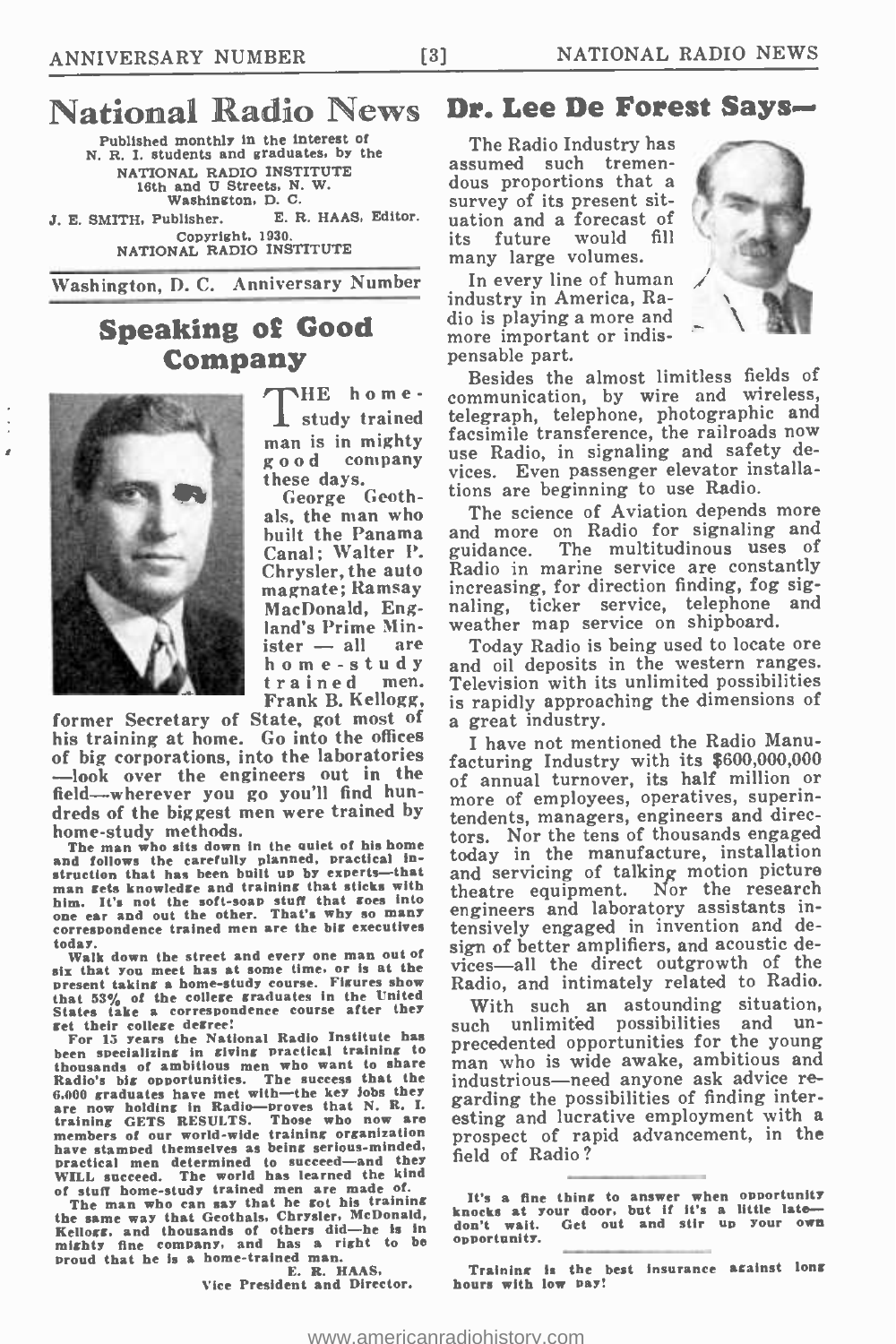## THE N R I CELEBRATES



In the little room shown in upper left-hand corner the first N.R.I. class met back in 1914.<br>Below is shown a section of the Student Service Department of the Institute today. In other parts of our two-story home are housed

IFTEEN years ago the National Radio Institute was founded. Mr. Smith and Mr. Haas equipped a little 10x12 room with a code machine and started out with a class of four students. That was six years before the first broadcast station was built. Radio sets, as we know them today, were unheard of. Indeed, there was little to encourage the founders. Even their friends laughed and said that wireless was just a fad that would soon be forgotten.

But Mr. Smith and Mr. Haas foresaw a huge industry in the making that would offer unbounded opportunities to trained men-yes, they envisioned a world in which Radio would play a dominating part. Their prophecy has come true.

And, along with Radio's giant strides the N. R. I., pioneer Radio home study Institute, has grown. The success of the thousands of ambitious men it has trained and is today training has made possible the growth and widespread fame of the Institute.

The Institute today occupies its own beautiful building on 16th Street, Washington's finest. It's Instruction, Service and Administrative staffs occupy the President Haas and Chief Instructor Dowie in giving every possible service and assistance to N. R. I. men the world over.

Never before has the Institute been so ably equipped to train men for the Radio field. Never before have Radio opportunities been so abundant. President Smith sums it up in these words: "Little did I realize when I faced the first class of four students that I would have the opportunity of fitting many thousands into profitable Radio work, and on this 15th Anniversary of the founding of the Institute I want to pledge anew my faith in the future of Radio and of the man who faces it with firm, technical training.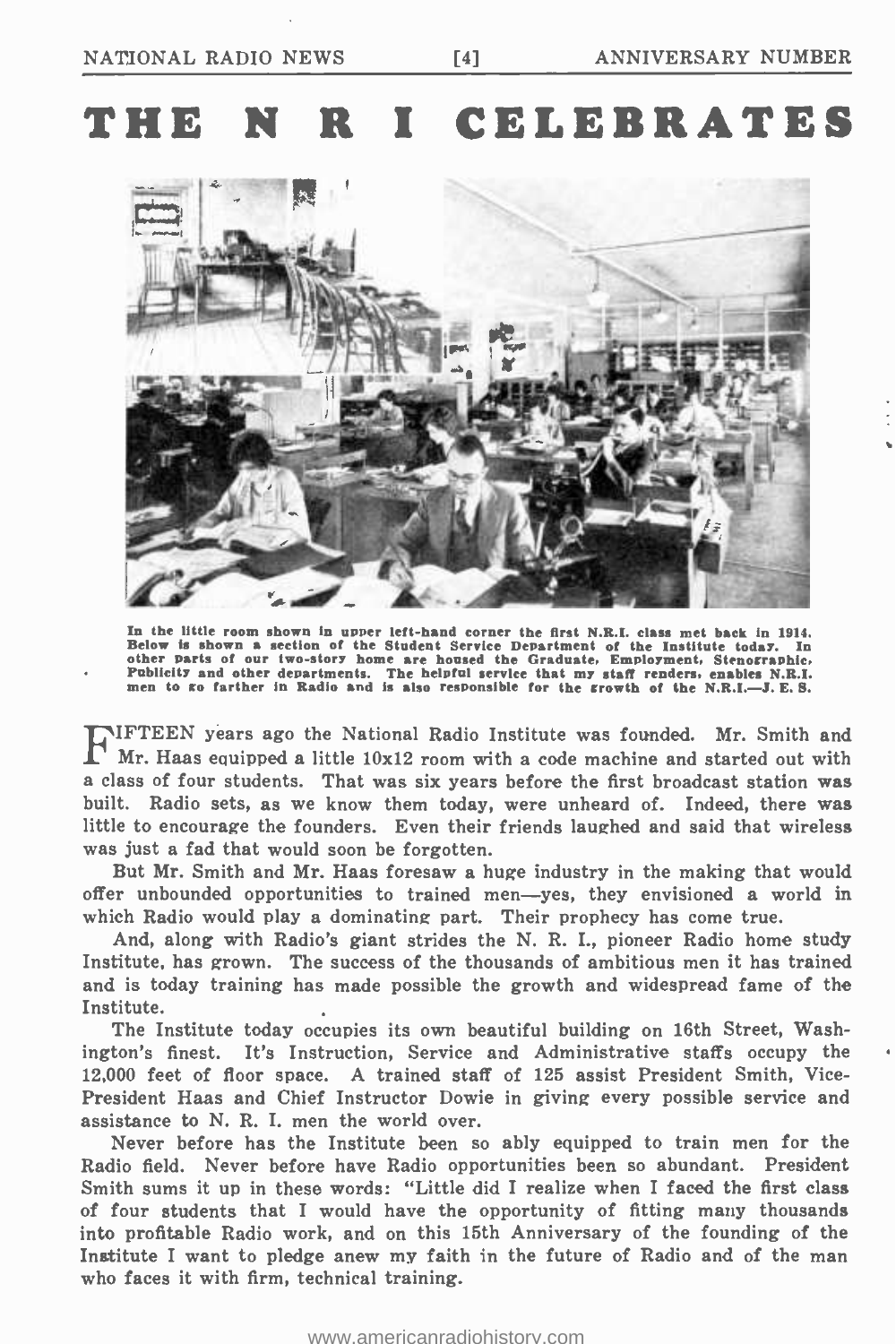# FIFTEENTH ANNIVERSARY

Leaders In Radio Congratulate N R I And Point To Big Future Of Trained Man



On the occasion of the Fif-<br>teenth Anniversary of the teenth Anniversary of the founding of the National Radio Institute, I should like to extend my heartiest congratu- lations.

No man familiar with the amazing and steady growth of the Radio industry throughout<br>recent years can doubt for a recent years can doubt for a lamoment that the successful with the successful with neering and servicing problems attendant upon this rapid<br>growth has been tremendously FORM THE CONSULTER CONSULTER THE STATE OF A THE CONSULTER THE CONSULTER CONSULTER THE CONSULTER CONSULTER THE CONSULTER SAVE CONSULTER AND THE CONSULTER SAVE CONSULTER AND THE CONSULTER SAVE CONSULTER AND THE CONSULTER SAV your Institution in providing for manufacturers a source of trained young men, upon whose shoulders can be placed many responsibilities.<br>
MCMURDO SILVER.

SILVER MARSHALL, INC.

Only one home out of four is now equipped with a Ra-dio. Three -fourths of the sets now in use are obso-<br>lete. so it would seem that the surface has barely been scratched and the future of the Radio business is bright for years to come. There<br>Is a growing demand for<br>trained Radio men in this great industry.<br>POWEL CROSLEY, JR..



PRESIDENT. CROSLEY RADIO CORP.

We need man -power to continue operating on our present knowledge and we need man -power to learn more about this remarkable science of which we have merely scratched the surface. Radio's greatest need today from the technical<br>side is capable, well-trained men.

side is capable, well -trained men. WILLIAM S. PALEY, PRESIDENT. COLUMBIA BROADCASTING SYSTEM.



At no time during the<br>past has the future looked so bright for the seeker of Radio knowledge as at present. In the past. Radio has come through vast revolutionary changes and<br>the last fifteen years were the last fifteen years were<br>really a period of prepara-<br>tion for the Radio in-<br>dustry. Right now is the ou tion for  $\frac{1}{2}$ <br>dustry. Right now is  $\frac{1}{2}$ <br>time that every able-<br>minded and able-bodied radio man begins to cash in on his Radio knowledge. In the Radio servicing In the Radio servicing<br>field, in Radio Sound Engineering. in Television there is a tremendous op-

portunity—far greater than at any time during<br>the past fifteen years. At this moment, there is be past fifteen years. At this moment, there is present scarcity in Radio service men and Radio in sound engineers and with the coming of Radio where equipped automobiles during the next few months the same cabinet as the sound broadcast rethis scarcity will become more acute.

HUGO GERNSBACH. EDITOR. RADIO -CRAFT.

Radio has broadened of late years. into a means of entertainment as well as of com-<br>munication. Its methods are<br>of increasing value in numer-<br>ous fields. It offers a multitude of opportunities to men who are not afraid of hard work in pioneer directions. It is believed that the years will bring an ever increasing number of openings for men trained in the various subdivisions of Radio Engineering and its applications.



A. N. GOLDSMITH. VICE PRESIDENT, RADIO CORP. OF AMERICA.

The future of Radio with its wonderful opportunities of development into the unknown fields of public service depends upon the ability of men. Only trained men with vision can delve into the unknown with success. I believe that the Radio industry is the most interesting and most progressive of all. It is interesting because of its great public service and it is progressive because it is new and many of its most important problems remain unsolved. W. H. M. AYLESWORTH. PRESIDENT.

NATIONAL BROADCASTING CO.



Congratulations on completion<br>of fifteen vears of training men for Radio work. There is every reason to expect Radio to continue to extend its usefulness as it has in the past. Your contribution to this growth is an essential one, since modern civilization increasingly depends upon the man with specialized<br>training.<br>J. H. DELLINGER. Director,

RADIO LABORATORY, BUREAU OF STANDARDS.

Hearty congratulations to the Institute on the remarkable work being accomplished. I wish to compliment the graduates and students on their commendable efforts in seeking more knowledge in this highly technical field. Radio needs the American youth as inventor, technician and ex-<br>pert, and a technical education is vital......... pert, and a technical education is vital.<br>PAUL A. GREEN. CHIEF ENGINEER.

COLUMBIA BROADCASTING SYSTEM.

The Radio industry during 1930 must take television seriously. With the inauguration of television transmitting stations, operating on a regular schedule. there is certain to be widespread interest in television reception. Vast experimental possibilities are at hand. And so the industry must provide the necessary components at first, followed by kits and then practical televisors. finally lead-<br>ing to the refined televisor the refined televisor which will be incorporated in



the same cabinet as the sound broadcast re- ceiver. 1930 will be the first television year. JENKINS TELEVISION CORP.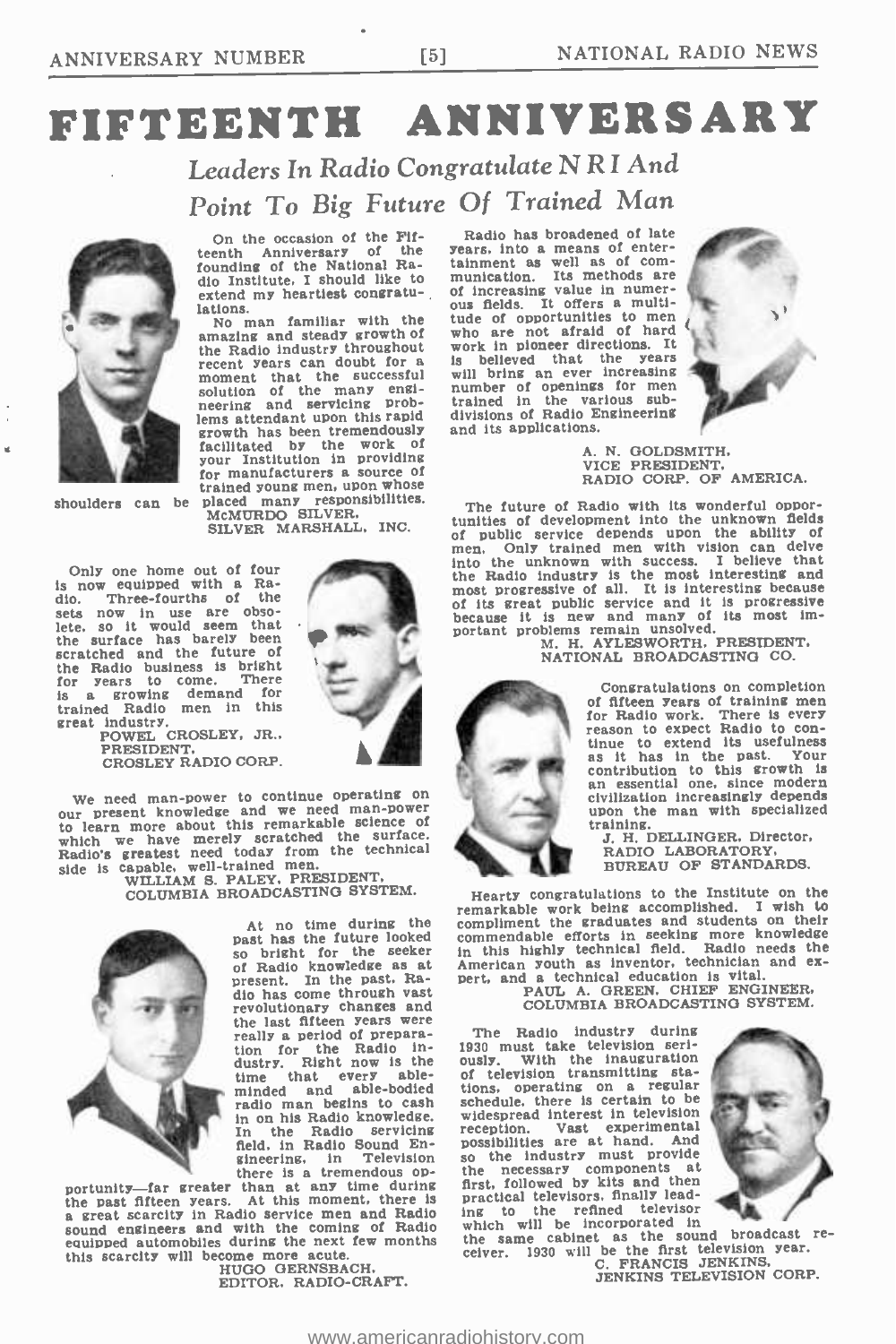

I wish that every reader of the News Stagg, Pratt City, Alabama, well—any-<br>uld look over the hundreds of letters way he has a sure enough difficulty to could look over the hundreds of letters<br>that come in every month from N.R.I. men. You would "live" their experiences, see how they overcome their problems, and push on to the ultimate success that rewards the man who follows a "success-<br>proven" plan of study. Our space is limited—it's impossible to reprint many of them, so I can tell you about only a few of them here—

his shoulders when he installed and operated the public address apparatus on the steamer Cincinnati on which President Hoover rode and from which he course's vertical wind they will there we have a far is<br>spoke during his recent cruise down the worth far more than its cost to me. I would not spoke during his recent cruise down the worth far more than its cost to me. I would not<br>Ohio River. As many as  $100,000$  people part with the training I already have for \$1,000. Ohio River. As many as 100,000 people it will make me that much more this winter."<br>heard the President's address over this There are plenty of fellows in this country who A fellow doesn't mind that kind of reapparatus several times during that trip,  $\frac{1}{100}$  and the interval and wish. They doesn't mind that kind of re-<br>sponsibility, though, if he is equipped to realize it's action that counts now adaps. They don't<br>deliver deliver the goods. Copenhauer was!

From all accounts the sales and service supervisor of the Brooklyn Radio Company is an up and coming Radio much. Will work was that sparton is going over<br>man. That's student Gabriel S. Loudoux. Here's how Student W. F. McCool, 2315 N. Mon-He's cleaning up on the new screen -grid sets.

Judging from the Radio section of the as a mechanic. On the 1st of September I left<br>New York Sun and several Radio maga-<br>time with Radio. zines, Graduate Osgood of West Orange,<br>New Jersey, is quite a technical Radio dio work in spare time only. I had my repair<br>writer these days. It's one thing to shop at my home. Then I decided to open a<br>know Radio and quite know Radio and quite another thing to write authoritative articles on the subject. Osgood does!

R. I. man who is showing what con-<br>fidence and determination will do. He was to the state of Idaho.<br>writes, "I am now employed by the local at 2315 N. Monroe. I have had<br>jobbers of 'Radiola' and 'Earl' Radios, work I have blanks to you, Mr. Smith. When I of receivers from six small Radio stores to handle<br>started my Radio course many of my in addition to my own.<br>friends said I was very foolish—it was ill of my own work and now I have two ser be foolish as it has proved very profit- able for me."

Student Ralph Copenhauer of Mt. ties. Most of ours are imaginary—if we<br>Orab, Ohio, had some responsibility on ran into a real one we would find out Stagg, Pratt City, Alabama, well-anyovercome-his legs are paralyzed, yet he is going right ahead and making money in Radio! He makes all of his service calls with the help of an assistant who assists him in and out of his car and does some of the heavier work for him. Stagg's determination to overcome obstacles ought to be an inspiration to many of us who think we have difficulmany of us who think we have dimedi-<br>ties. Most of ours are imaginary—if we<br>ran into a real one we would find out what "grit" and stick-to-it-ive-ness mean.

> Student H. W. Moon of Aberdeen, S. Dak., is<br>one of several who have put high prices on the<br>course's value. He writes, "Your course so far is times over in less than one year. Yes—plenty<br>of them, but they wait and wish. They don't<br>realize it's action that counts nowadays!

> ton set or what it means to be a Sparton dealer.<br>get in touch with Graduate Wilmoth. Sales Manager for the Sparks-Withington Co., Jackson, Mich. Wllmoth says that Sparton is going over big. Training will tell!

> roe, Spokane, Washington, is getting on in Radio.<br>Read his letter:

weat in sector.<br>"When I enrolled I was employed in a garage as a mechanic. On the 1st of September I left

<sup>2</sup> that I took in as part payment. Then I was apsoluted Louis C. Harder is another N. pointed as the official Service Station for Silver I man who is showning what com-<br>I man who is showning what comdio work in spare time only. I had my repair shop at my home. Then I decided to open a first of six receivers. To date I have sold 16 receivers and also sold 7 out of the 9 used receivers

"As to the repair work since I opened my store<br>at 2315 N. Monroe, I have had to employ a serv-<br>iceman in the shop and another to do the outside<br>work. I have the service work and the installing<br>of receivers from six small

If am in Radio to stay as I believe it is the Student James T. The Student James T. MENTS. INVENTIONS and in the future for EXPERI-<br>If some of you knew Student James T. MENTS. INVENTIONS and PROFITS." MENTS, INVENTIONS and PROFITS."

<www.americanradiohistory.com>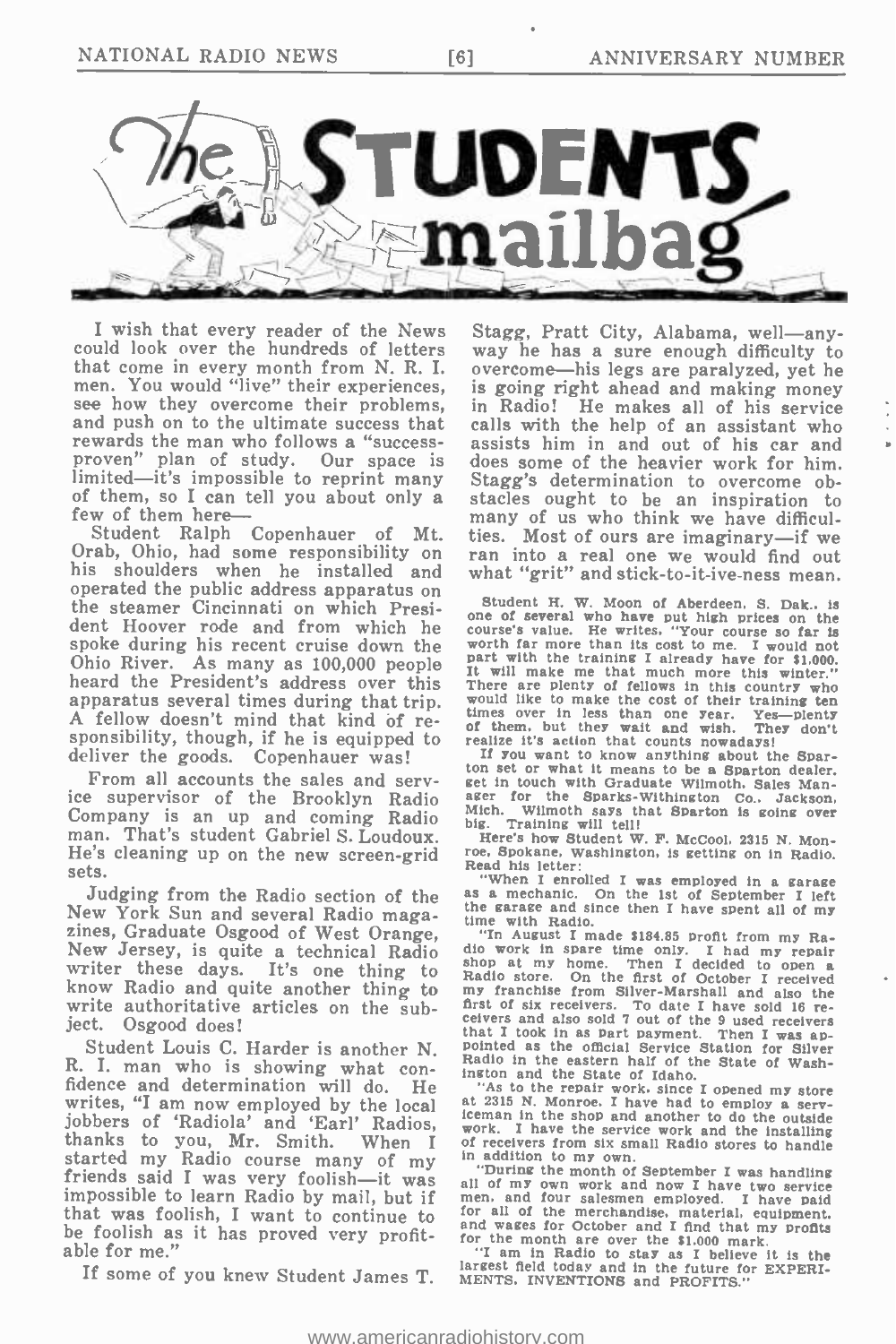### Synchronism - One of Television's Problems

### By S. H. ANDERSON

Radio Engineer Clarostat Manufacturing Company

### $\infty$

/THERE appears to be little difficulty in picking up television signals in almost any part of the country, because of the dozen or so television broadcast-<br>ing stations. However, many experi-However, many experimenters complain about the difficulty of unscrambling the whirling dots so as to obtain satisfactory images. The trouble matching the speed of the receiving disk with that of the transmitting disk.

synchronous motors. This practice is<br>ideal in certain areas served by the same alternating current power system. The same alternating current supply insures absolute regulation of both transmitting and receiving disks operating on the common power supply. However, when the transmitter and receiver are located in different power supply areas, the syn-<br>chronous motor is no longer such a chronous motor is no longer such a slow. The shifting of the pattern to one motor with friction drive, as recom-<br>mended by Jenkins in particular, does of the receiving disk with relation to the<br>not prove so effective in most cases, be-<br>ransmitting disk. The speed is gradu-<br>the speed is gradu-<br>the cause of the slippage between driving and driven disk.

The leading television workers have found the variable resistance method of controlling speed the most satisfactory. Laving button which the control of the speed con-<br>Here the problem is to have a variable The handiest form is the speed con-Here the problem is to have a variable resistance that is stepless, so as to obtain precise speed adjustment, together true clarescal, included in a metal case with a steady resistance value at any setting. The problem of developing a suitting. The problem of developing a sult-<br>able micrometric resistance has been farm that be suitably mounted with just the knob from simple, for most variable resistors are not intended for handling the con-<br>siderable current called for in a motor<br>control application. Nevertheless, by certain detail changes in our power clarostat, we have succeeded in evolving a by C. Francis Jenkins irom waxk in washing-<br>device that provides the necessary step-<br>less resistance range, together with a curl waves can be received at distances of sev-<br>less resist motor of  $\frac{1}{8}$ th horsepower or less.



th that of the transmitting wish.<br>Certain television workers recommend is being made in Television and it will pay every The first picture of the Baird televisor which is is being made in Television and It will pay every wide -awake Radio man to keep his eyes on that field. Nothing can stop it- television is right ahead of us.-J. E. S.

With the power clarostat, it is relatively simple to bring the scanning disk into step. By studying the pattern of whirling dots, and regulating the speed up and down, one soon becomes aware of whether the speed is too fast or too side or to the other indicates the speed of the receiving disk with relation to the transmitting disk. The speed is graducome solid masses and these masses evolve into animated subjects. The speed is readily held by means of the accelerating button which simply short circuits the power clarostat.

trol clarostat, mounted in a metal case ever, where the disk is mounted in a and the accelerating button exposed.

Aside from the problem of synchronization.<br>
there is nothing very complicated about tele-<br>
wision reception. particularly the simple radio<br>
movies of black-and-white silhouettes broadcast<br>
movies of black-and-white silhoue by C. Francis Jenkins from W3XK in Washing-<br>ton. D. C. Television signals, when handled on<br>short waves. can be received at distances of sev-<br>eral hundred miles with any short-wave set and<br>short wave set and eral numbers while the pictures themselves are of little intrinsic interest. the novelty of re-<br>ceiving pictures through space makes such ex-<br>perimental work quite thrilling.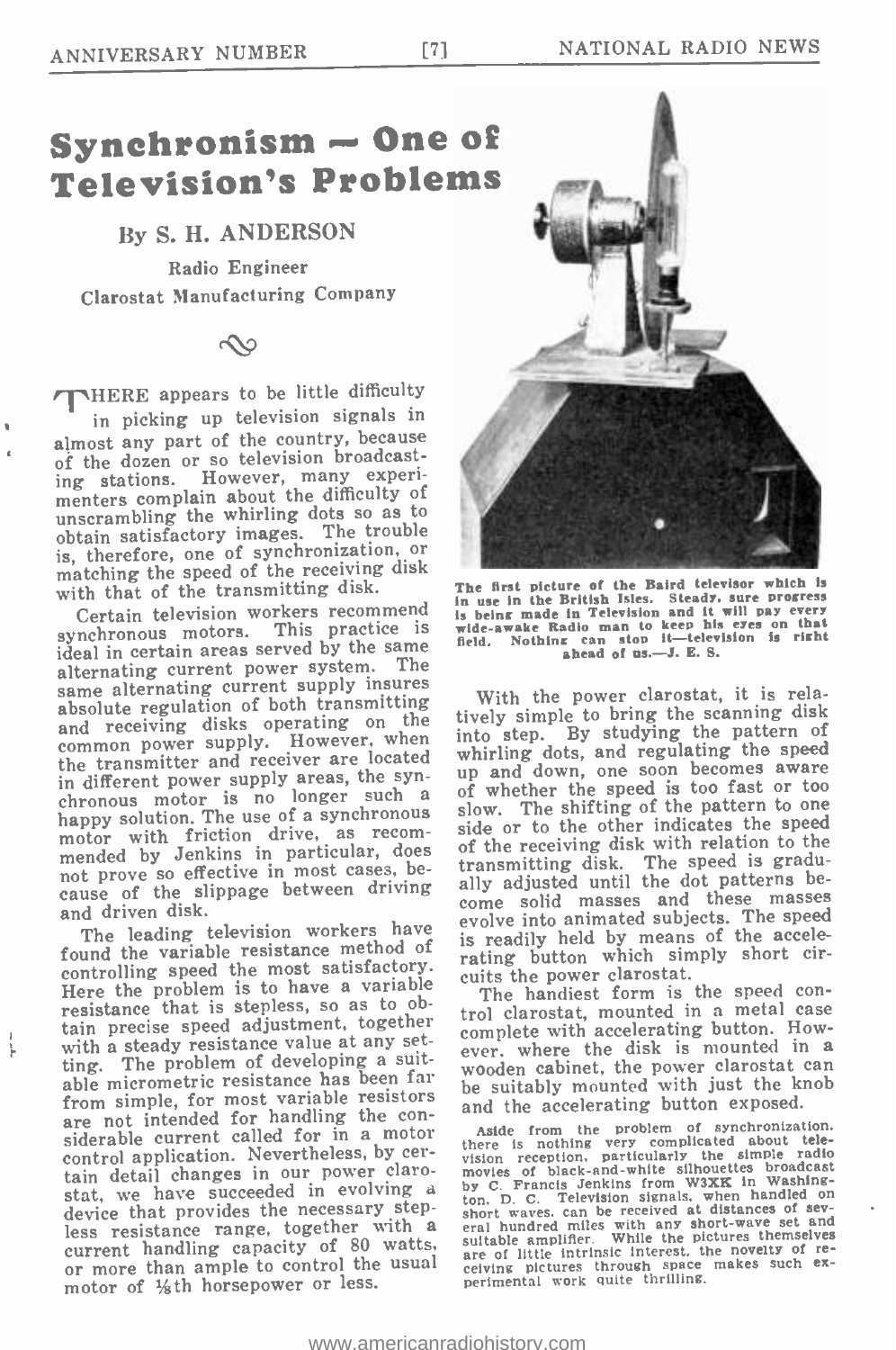# Vice President Curtis Coi Choice of Radio

AN OUTSTANDING feature of the recent Anniversary Convention A of N. R. I. graduates was a short address by the Vice President of the United States in front of the Senate Office Building. The Vice President himself gained practically all of his training by his own individual efforts years ago in Topeka. While a young boy he read law by the light of a smoky oil lamp on the dashboard of the old hack he drove. Naturally, the words of a distinguished public official with



Group of N. R. I. graduates addressed by the Honorable Charles Curtis. Vice Presider

that background mean much to N. R. I. men who are making their way in Radio by studying at home in their spare<br>time.

lated them upon their choice of Radio as<br>a profession and said that there is no<br>greater opportunity in America today<br>than Radio for men and young men seeking a profession. The picture of the

time.<br>In a brief yet straight-forward talk in the near future.<br>to the men, the Vice President congratu-<br>In the picture above you will see the group as well as the words spoken by the Vice President were recorded by the Fox Movietone News and will probably be

In the picture above you will see the 80 graduates who attended the Convention. They represent 32 States of the Union and 2 provinces of Canada. It would have been utterly impossible to have all of the graduates of the National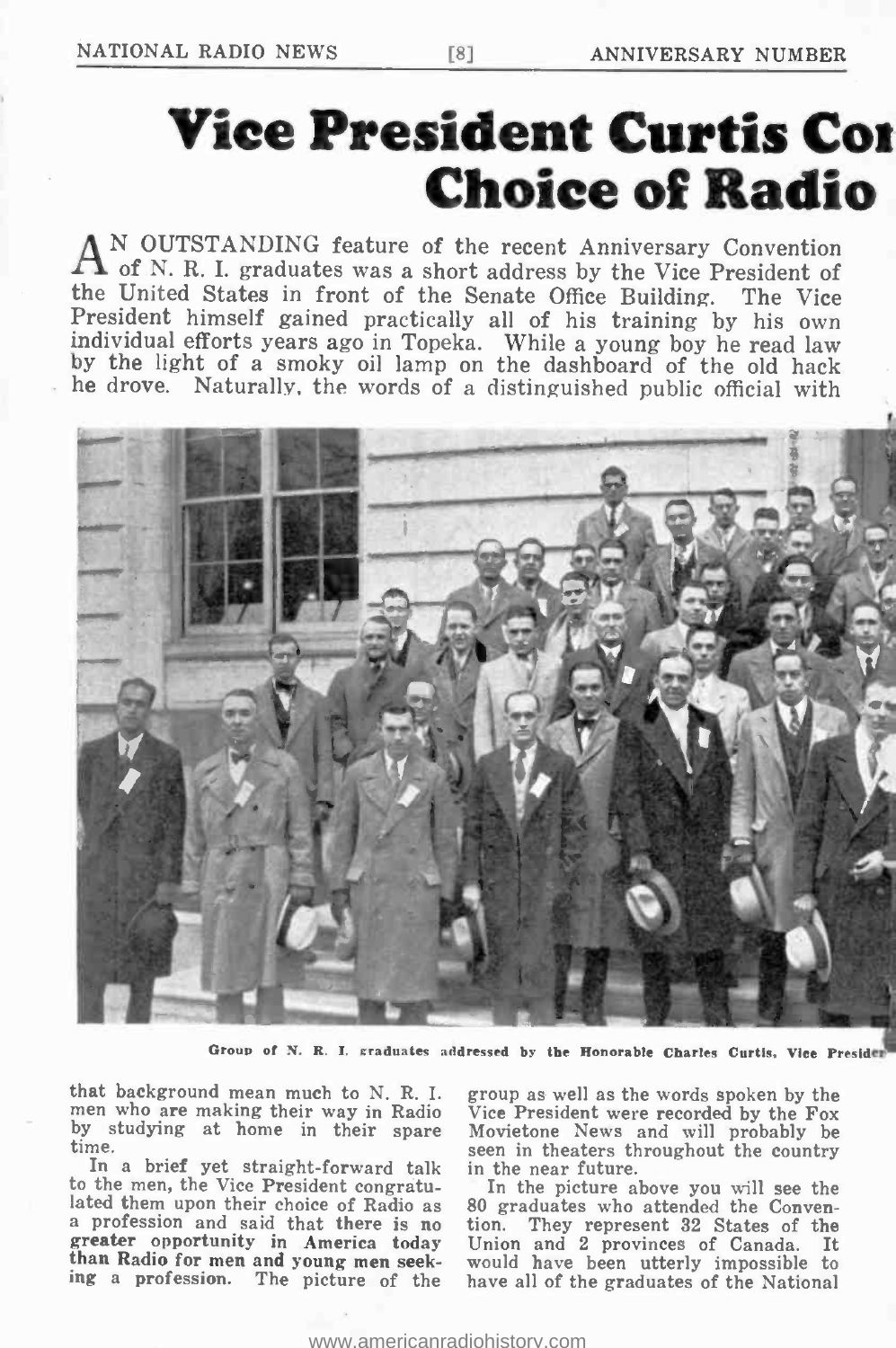# igratulates Graduates on As A Life Work

Radio Institute present for a convention, thousands of st<br>so representative ones living in widely over the world. separate parts of the country attended.

After the address by Mr. Curtis the First Alumni Association Organized<br>aduates were taken on a sight-seeing The Convention came to an end with graduates were taken on a sight-seeing The Convention came to an end with tour of Washington. They visited the an elaborate banquet at the Arlington tour of Washington. They visited the Library of Congress, the Capitol Build-<br>ing, listened to the remarks of members of the Senate, visited the White

thousands of students and graduates all

#### First Alumni Association Organized

Hotel. Noted guests including General George O. Squier, the Army Radio authority, Arthur Lynch of Radio News



of the United States. Note the Vice President in front row with his famous black hat.

House, the Bureau of Standards, Arlington Naval Radio Station, the Academy of dressed the graduates. A special sur-<br>Sciences, Lincoln Memorial and the prise feature was staged by the gradu-Sciences, Lincoln Memorial and the<br>Smithsonian Museum. They spent sev-Smithsonian Museum. They spent sev-<br>eral hours in going through the various an departments of the N. R. I. They saw for the first time the spacious Instruc-They saw how Mr. Smith with Chief Instructor Dowie were assisted by their large staff in training and serving

tion and Student Service Departments. selves to work for the interests of N. R.<br>They saw how Mr. Smith with Chief In- I students and graduates everywhere. and other prominent Radio men addressed the graduates. A special surates in making the suggestion that an alumni association be formed. They carried the idea out themselves, elected their own officers and pledged themselves to work for the interests of N. R. This will go down in the history of edu-(Continued on page 15)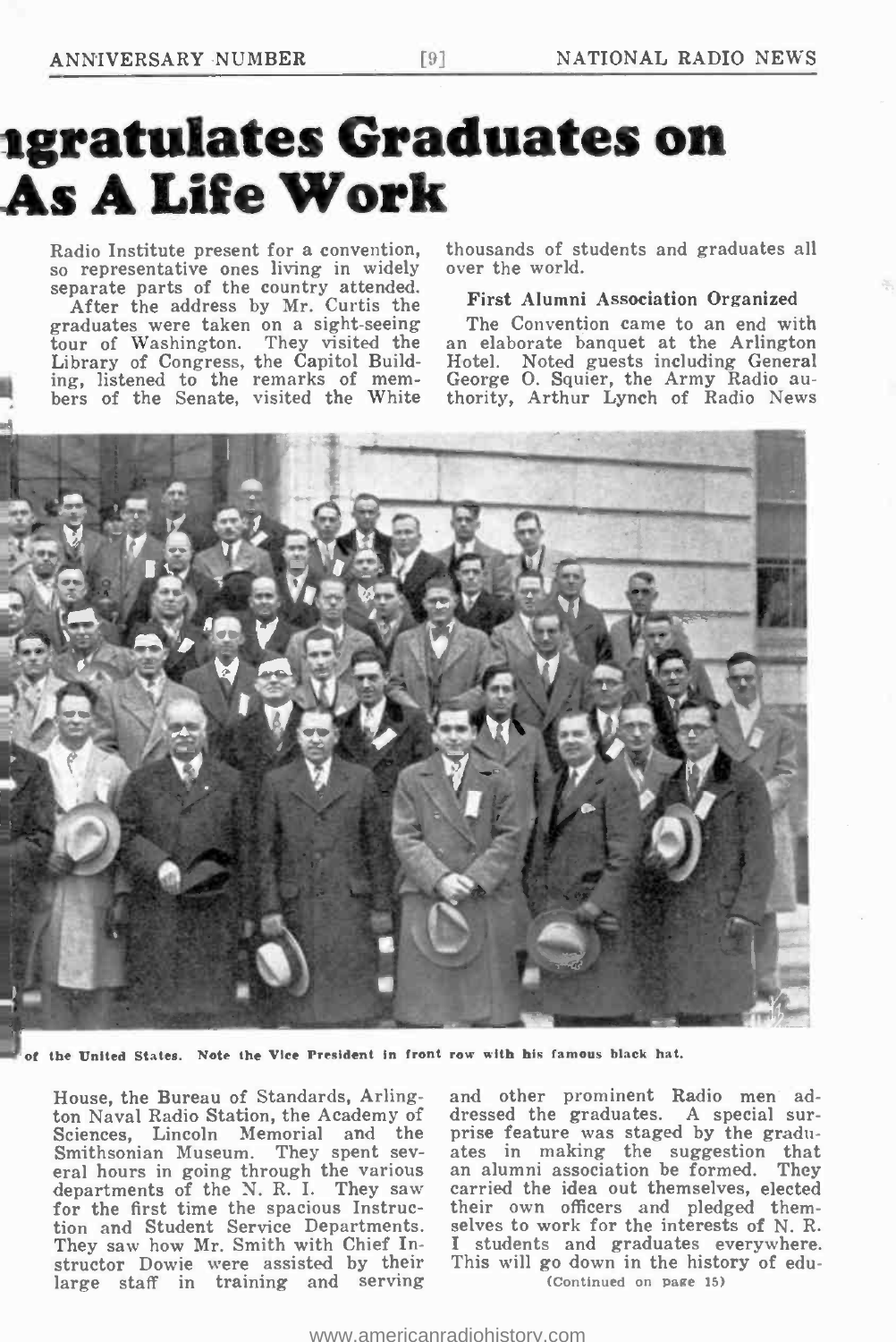

Cash In on the farm market. Too many farm homes are equipped with old, out -of -date sets. They need the new modern sets more than ever now. A number of manufacturers are design-<br>ing special equipment for the farmer.<br>and it will pay N. R. I. men in the rural sections to take advantage of the rich farm market now opening up.

### $\infty$

### By E. A. NICHOLS

Vice President Radio -Victor Corporation of America

### SELL THE FARMER-

ADIO means even more to the rural home than to the city home. To the farmer, radio spells a vital business service just as much as entertainment<br>Socket-power radio set, plus the advanfor leisure moments; and recently, broadcasting stations have come to recognize the farm listener as an important part<br>of their listening audience, so that agriof their listening audience, so that agri-<br>cultural programs have been developed population to a remarkable degree.

turned to the requirements of the un-<br>electrified home, eager to duplicate in pa that field what has been achieved for  $\frac{Ma}{w}$ city and town radio enthusiasts. They have evolved new and refined types of<br>loud speakers capable of supplying ample volume and rich tone from a such kadiolas have been developed, and<br>minimum input. Because of the relative will soon be made available. These new<br>inefficiency of loud speakers in the past, sets will not be simply reva it has been necessary to employ more<br>tubes with a larger current drain. A<br>small increase in drain means a considerable decrease in battery life. Hence battery sets of the past have not been<br>were economical unless loud speaker volger and only even a par with metropolitan very economical, unless loud speaker volume and tone were lowered.<br>The recent development of the screen-

grid tube, with an amplification factor several times that of the usual three-<br>element or standard battery tube, has also been a step in the direction of the  $\frac{1}{2}$  that we pull quite a lew sets besides service<br>ideal battery set. Indeed, with a single few hours spare time."—Lynn Henderson, 817 screen-grid tube replacing between two Elgin Court, Jackson, Mich. and three of the usual tubes for the radio frequency end, and, when also used as the detector, replacing the first audio tube as well, battery current has been reduced to new low levels. These current economies on the one hand, com-<br>bined with the possibilities of greater still, Beach, North Dakota.

volume and better tone through refined loud speaker design, on the other, have made possible a battery -operated radio set about on a par with the average tage of a noiseless background for tuning distant stations which is so important for the listener who is a conpopulation.

The radio industry has not forgotten<br>The combined engineering and re-<br>the rural home. Radio engineers have search forces of the Radio Corporation<br>turned to the requirements of the unit of America, the General Electric Comsearch forces of the Radio Corporation pany and the Westinghouse Electric & Manufacturing Company, have been at work on this new conception of an efficient battery -operated radio receiver. After many months of intensive effort, such Radiolas have been developed, and sets will not be simply revamped versions of old storage battery or dry battery radio sets. Instead, they will be entirely new conceptions of battery-<br>operated sets, designed to establish rural selectivity, simplicity, economy, tone and radio. In the matters of sensitivity, power, there will be little more to ask for. SELL THE FARMER!

IN

<sup>&</sup>quot;I have built quite a few sets besides service few hours spare time." -Lynn Henderson. 817

<sup>&</sup>quot;I have the agency for three of the best standard Radios and I purchased a Supreme testing outfit—built me a work bench and put in a stock of equipment. The result is work and more of it. I am clearing around \$15 a day."-Jesse A. Still. Beach. North Dakota.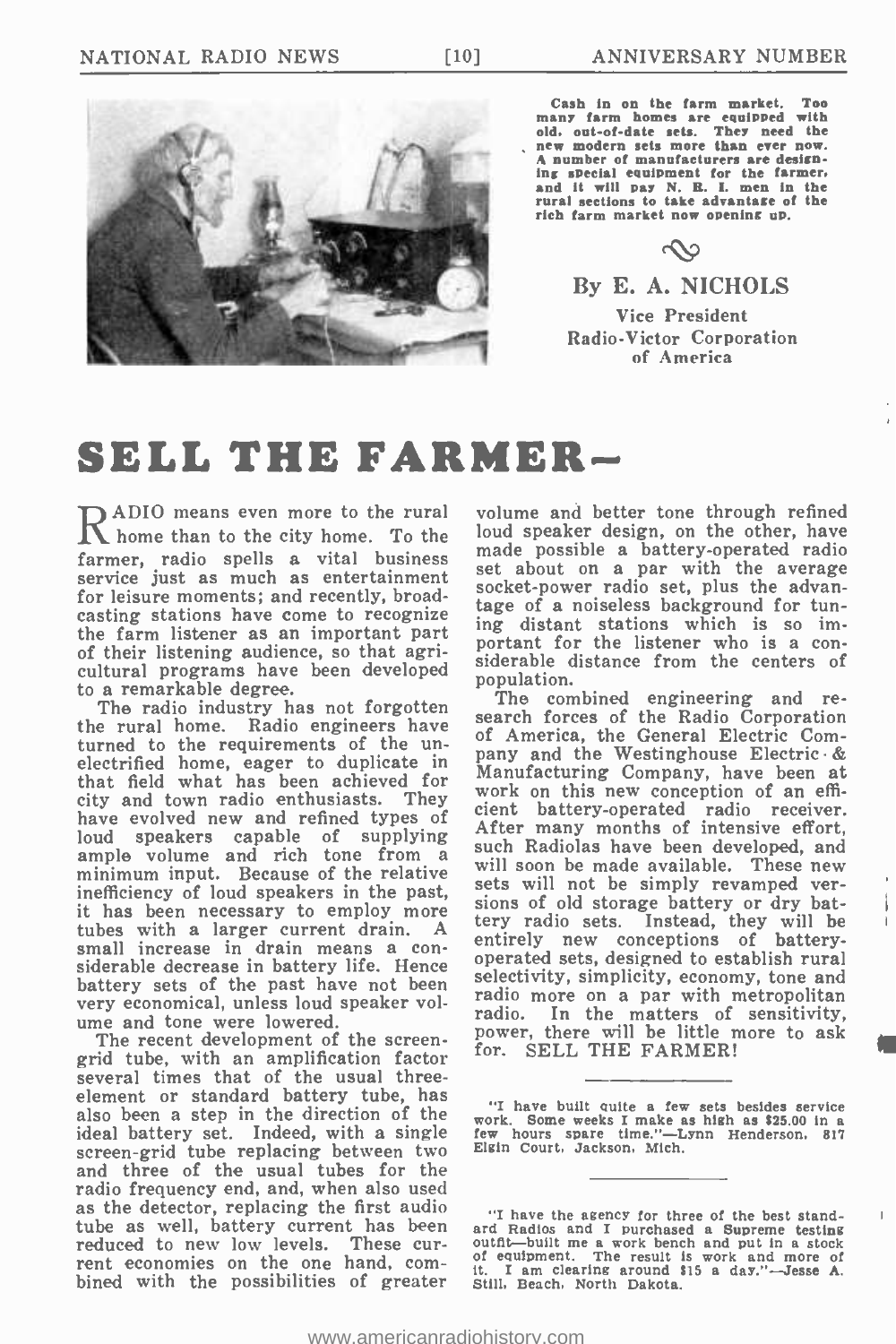## Photo Electric Cell Has Big Future

By JAMES A. DOWIE Chief Instructor, Member J. R. E.





**ADIO, TALKING PICTURES and the photo-electric cell in industry. They** They They They results and the photo-electric cell in industry. They  $\mathbf N$  TELEVISION have simply enabled the vacuum tube and photo-electric cells<br>to come into their own.

The vacuum tube and photo-electric cell have thousands of applications in industry and science where they are ways. One authority recently predicted<br>that within 10 years more tubes would awaiting introduction.

Their usefulness in Radio, Talking Pictures and Television has been granted, but we have far to go before we take real advantage of their many properties and we think of proadcasting today as a abilities. The vacuum tube enables us to transmit electric current variations, however minute or complex, through any distance with or without wires, and to amplify these variations to any desired intensity.

So far, we have utilized this property in the transmission of speech and music, both over wire lines and by radio. The sensitive converter of sound waves, the sets. microphone, permits us to change our sound wave variations into electric cur- rent variations. The vacuum tube does the rest.

Television, Talking Pictures and the ga transmission of photographs over wire similar to the microphone, called a photo-<br>electric cell. This device converts variations in light waves into electric currents. Many years of development work have been required to make a workable instrument which does for light waves what the microphone does for sound portunities to capitalize on a knowledge waves. At the present time, it seems as if the photo-electric cell might prove which is unsuspected and far beyond the useful for the same things eyes are used, and many things that the accomplishment of these things will eye cannot be used for. In fact, Radio mean a great deal of work and require eye cannot be used for. In fact, Radio tube specialists have already made a the services of vacue number of experiments of the use of electric cell experts.

the photo-electric cell in industry. They test the texture of textiles, select the proper grade of tobacco in the making of cigarettes and in the future this marvelous tube may be used in countless ways. One authority recently predicted be used in industry than are now used in the 12,000,000 receiving sets in the United States.

We think of broadcasting today as a means of entertainment, but this is only one application of Radio telephony. It is only a matter of time before the Radio telephone will link the continents of the world and the telephone systems of every country. Then the greatest artists and musicians will perform daily for worldwide audiences and with the coming of television, we will be able to see also these performances with our receiving sets. This will promote the cause of insets. This will promote the cause of in-<br>ternational understanding, affection and peace among all countries with this international contact and communication.

These predictions may sound extravagant at first reading. It may seem that many years must pass before the eco- nomic and technical problems which will extend the usefulness and application of Radio broadcasting and picture transmission to so great an extent, can be solved.

However, the wonder of today is the accomplishment of tomorrow. The opwhich is unsuspected and far beyond the dreams of imaginative prophets. The the services of vacuum tube and photo-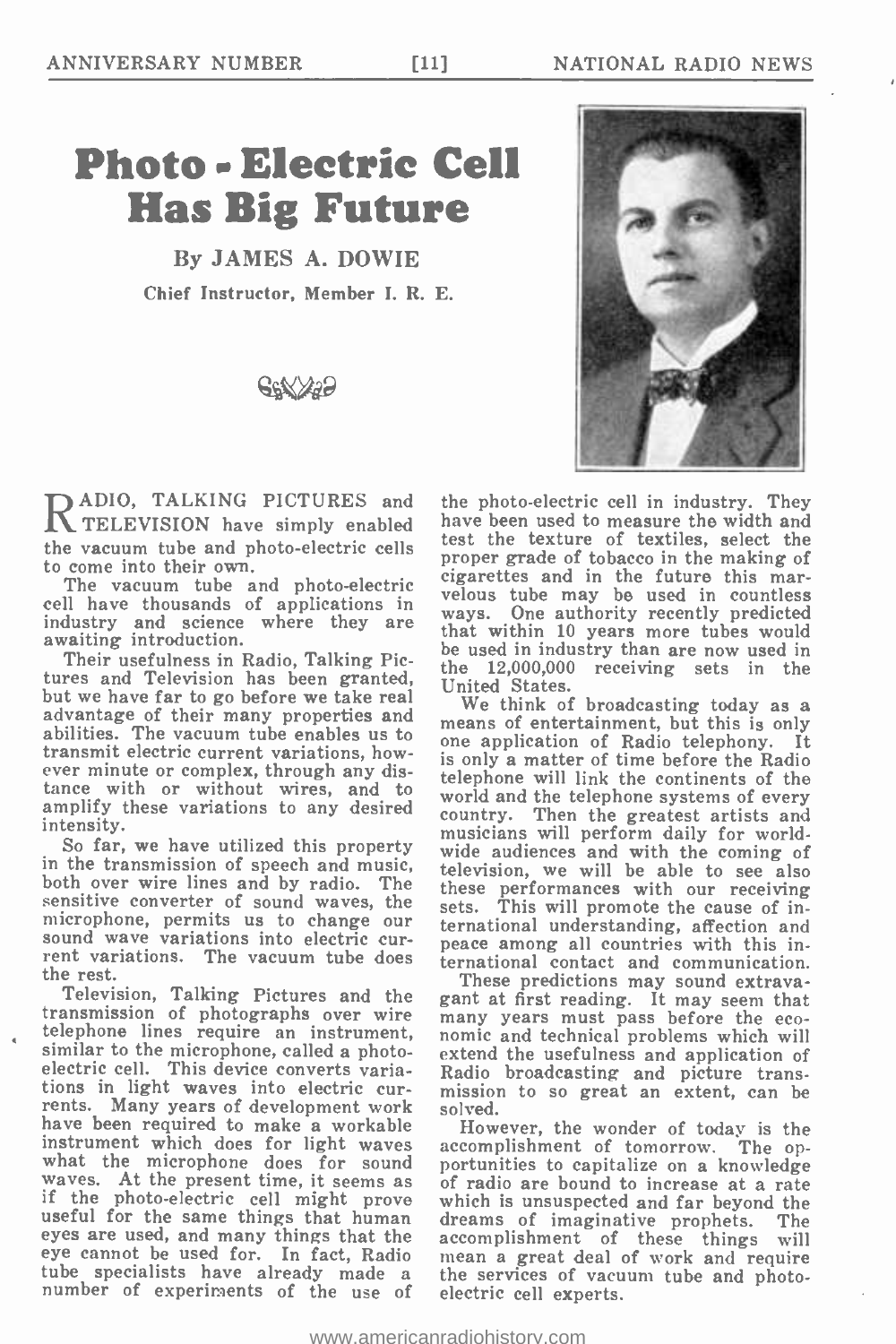# Radio -Trician's Service Manual

#### on

### Zenith Models 52, 53, 54, 522, 532, 542

The Zenith 50 series circuit incorporates three stages of audio frequency to prevent damage. The plug connecamplification. The first stage is resist- ance coupled, the second, push -pull using two 227 tubes and the third, also push-<br>pull using two 245 tubes. Only two the automatic<br>push-pull transformers are shown in the denser shaft. push-pull transformers are shown in the denser shandiary of the shown in the denser shandiary. diagram, the third being in the speaker. The plate circuit from the output or third transformer is completed through the cable provided with the 5 -prong plug.

The grid bias for all tubes excepting the  $UX-245$  or  $C-345$  tubes is obtained by usual voltage drop through resistances connected between cathode and ground. .2 condensers are connected across the resistors.

ross the resistors.<br>Instead of the usual grid leak and **paper type.** condenser in the detector grid circuit, the linear detection method is used. This consists of a 50,000 ohm resistance paralleled with a .2 condenser between detector cathode and ground. This method allows a greater amount of volume input to the detector tube without blocking or distorting as is the case with the other methods of detection.

The circuit diagram of Models 52, 53, The circuit diagram of Models 52, 53, If, during the operation of the set, a<br>522, 532 is shown in the Figure 1. Models frying sound emanates from the con-<br>54 and 542 use exactly the same diagram denser, the cause is high l 54 and 542 use exactly the same diagram denser, the cause is high line voltage with the exception that there is a two- and the fuse should be placed in the 120point switch in the grid circuit of the first tube which disconnects the inducone side of the loop aerial to the grid of the first tube. The other side of this loop is grounded to the chassis.

### To Remove Chassis From Cabinets

First, remove the two lower screws in the escutcheon plate. These secure the escutcheon plate to the chassis and if not removed before attempting to move<br>the chassis, damage to the escutcheon denser and the test lead running from plate will result.

up through the cabinet shelf into the bottom of the chassis.

Third, make certain all wires fastened<br>to binding posts are removed. Also remove the multicable running from the can of the condenser, which is negative, power unit to the chassis. This is done a low reading will be obtained. If the power unit to the chassis. This is done by loosening the nine screws on the con- tact strip and slipping the terminal strip to the right. Make certain the dial light

bracket is slipped out of its holder so as tions should be pulled from their sockets.

Fourth, loosen the two hexagonal head set screws holding the coupling between the automatic tuner and the tuning con-<br>denser shaft.<br>NOTE: Do not remove the large

hexagonal head bolt that secures the large coupler to the condenser shaft.

The chassis may then be pulled out the rear of the cabinet.

### Hints on Servicing

MERSHON FILTER CONDENSER. The Mershon filter condenser is used instead of the conventional tin foil and

This condenser is as near trouble proof as can be made. In the event that a portion of the electrolytic contents of the condenser is spilled or allowed to leak from the condenser, no harm will result with respect to fabrics, metals or wood finishes. However, a white spot will appear where the solution has been but this can be removed with a damp cloth.

frying sound emanates from the convolt position. A line resistance should be used to reduce the A.C. supply if the fuse is already in the 120-volt position.

Second, remove the four bolts running is touched to a point that connects with When testing the voltage divider (63- 105) for continuity, the Radio-Trician should remember that unless the test leads are touched on the proper terminals of the voltage divider a false reading will result. The reason for this is: The Mershon condenser will pass current in one direction. If a voltmeter with a battery in series is used for testing the voltage divider or Mershon conthe positive terminal of the voltmeter is touched to a point that connects with one of the terminals of the Mershon con- denser and the test lead running from the negative terminal of the battery is touched to a point leading to the copper test leads are then reversed, the true reading will be obtained. Often times when testing the circuit of the set, a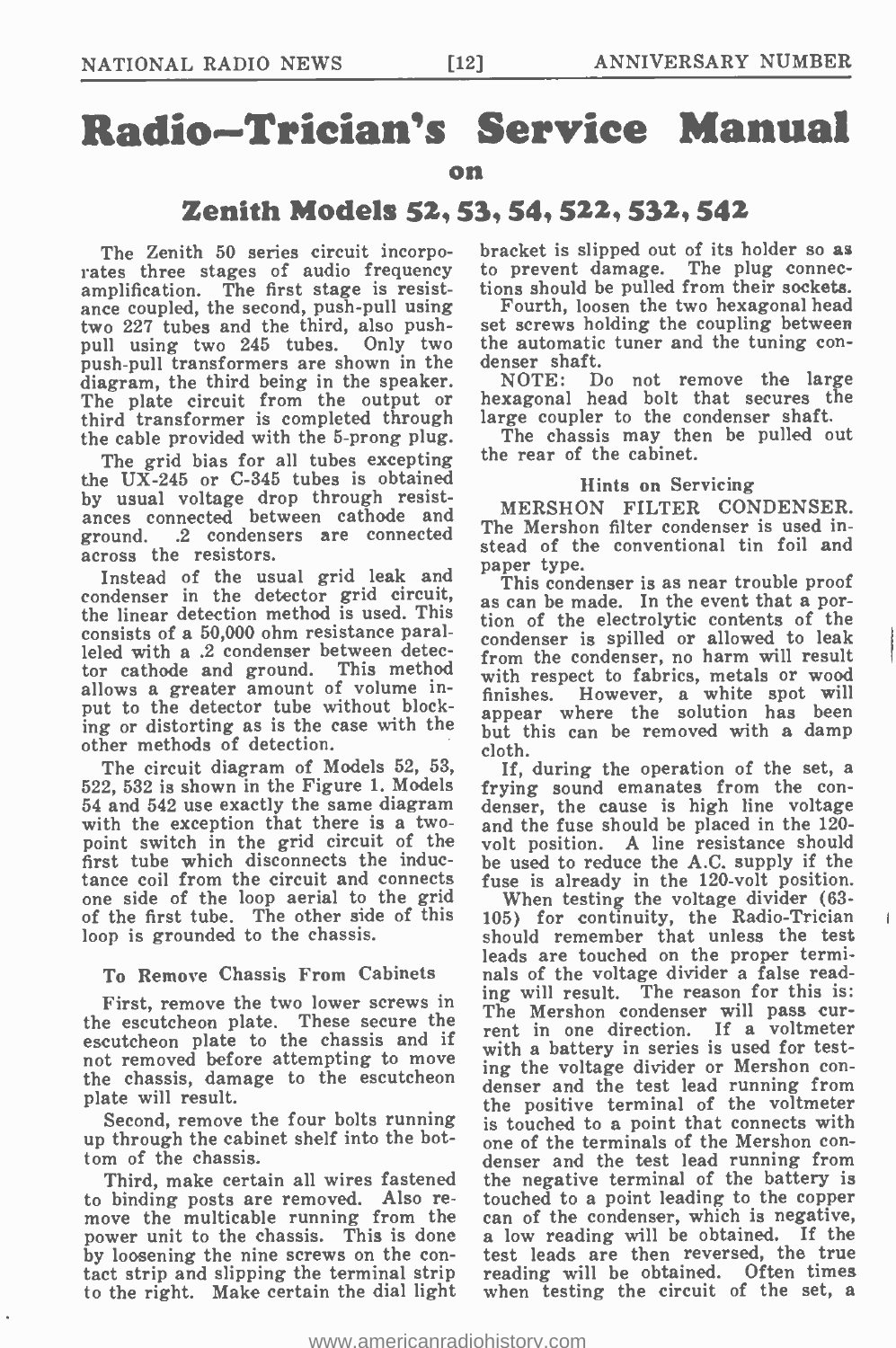٦



<www.americanradiohistory.com>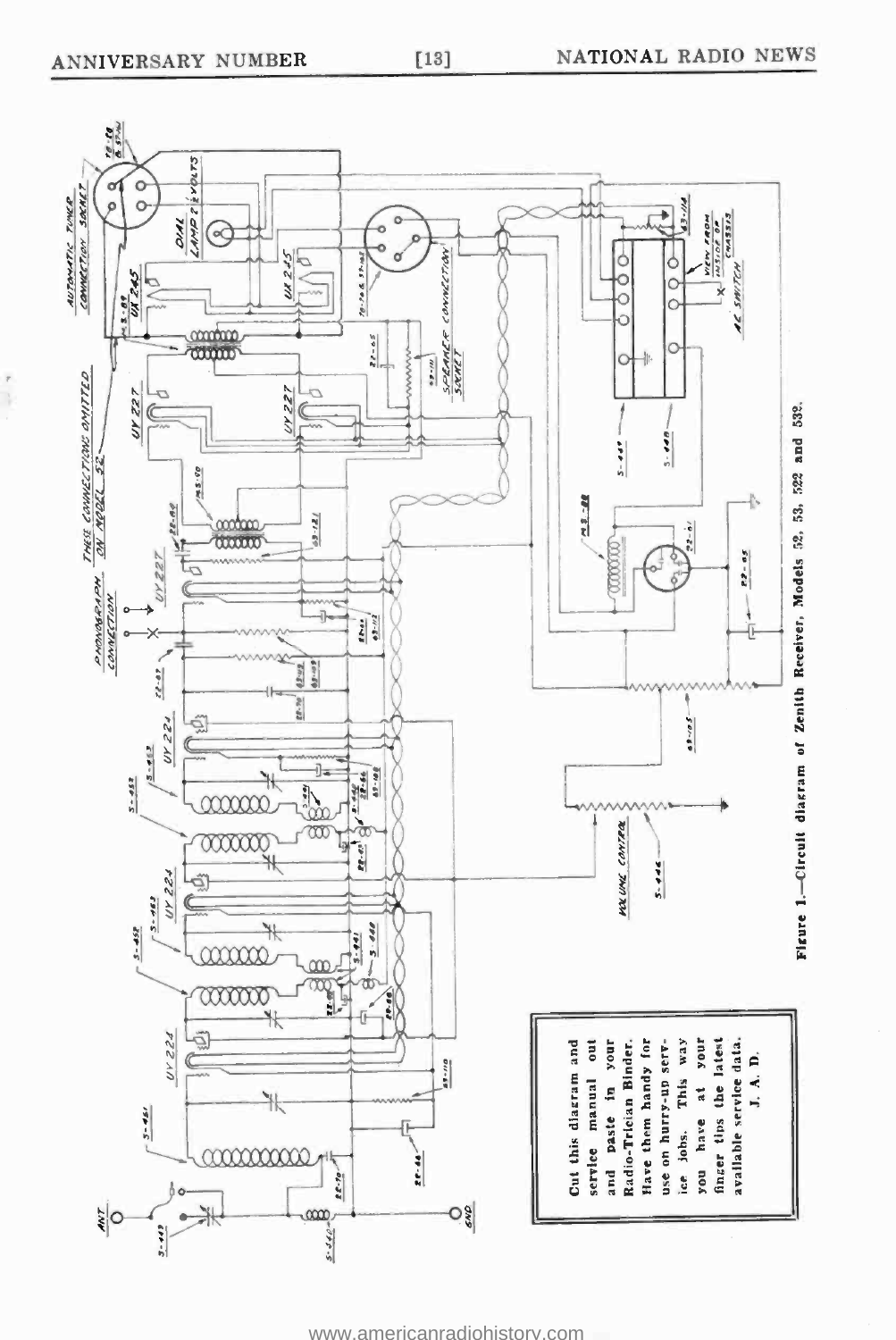reading will be obtained and the service a distant one between 200 and 250 me-<br>man may judge that part of the circuit ters. The set should be tuned to the defective, whereas, a reading is being obtained through the condenser.

|           | Resistance Values |                 | <b>LIIE</b><br>оf |
|-----------|-------------------|-----------------|-------------------|
| Parts No. | Resistance        | <b>Markings</b> | fiv               |
| 63-108    | 50,000 Ohms       | Green           | set               |
| 63-109    | 100,000 Ohms      | Red or Pink     | sta               |
| 63-110    | 400 Ohms          | Yellow          | rel               |
| 63-111    | 2,000 Ohms        | Black           | me                |
| 63-112    | 4,000 Ohms        | Blue            | of                |
| 63-113    | 250,000 Ohms      | White           | to                |
| 63-121    | 100,000 Ohms      | Pink            | en                |

63-121 100,000 Ohms Pink ence in the dial reading may afterwards<br>The voltage divider (63-105) is of 6000 be corrected by adjusting the dial strip.<br>ohms resistance tapped at 850 ohms from one end and 2800 ohms at the other, leaving 2350 ohms at the center section. The center tapped resistor (63-114) is 10 ohms.

a distant one between 200 and 250 mestation and without further turning the dial, the balancing nuts, starting with<br>the one to the left, turned until the peak of the signal is reached. A tolerance of five meters is allowed between the dial setting and the given wave-length of the station. That is, it may be necessary to rebalance a set so that it is off scale five meters each way from the wave-length<br>of the station, in order to bring the set to the best operating point. The differbe corrected by adjusting the dial strip.

#### Adjusting Dial Strip

The dial strip is held in place by the knurled dial segment, which in turn is secured at each end to the drum with

|      | Control  |       |     |                   |                      |                        |            |  |
|------|----------|-------|-----|-------------------|----------------------|------------------------|------------|--|
| Type | Position | "A"   | "B" | Grid              | Screen               | Cathode                | Normal     |  |
| Tube | of Tube  | Volts |     | Volts ("C") Volts | <b>Volts</b>         | <b>Volts</b>           | Plate M.A. |  |
| 224  | 1RF      | 2.4   | 175 |                   | 50                   | 2                      | $1.6\,$    |  |
| 224  | 2RF      | 2.4   | 175 | 2                 | 50                   | $\overline{2}$         | 1.7        |  |
| 224  | DET      | 2.4   | 90  | 5                 | 21                   | 5                      | $\bf{0}$ . |  |
| 227  | 1AF      | 2.4   | 55  | $\overline{2}$    | $\ddot{\phantom{a}}$ | 4                      |            |  |
| 227  | 2AF      | 2.4   | 143 | 13.5              | $\ddot{\phantom{a}}$ | 14                     | 4.3        |  |
| 227  | 2AF      | 2.4   | 143 | 13.5              | $\bullet$            | 14                     | 4.3        |  |
| 245  | 3AP      | 2.2   | 248 | 45.               | $\ddot{\phantom{a}}$ | $\bullet\quad \bullet$ | 24.        |  |
| 245  | 3AF      | 2.2   | 248 | 45.               | $\bullet$ $\bullet$  | $\bullet$              | 24.        |  |

#### Balancing of Set

further adjustment, but in the event it the inside of the drum. does become necessary, follow instructions given below.<br>Rebalancing is done in the same man-

Rebalancing is done in the same man-<br>ner as previous models. The Radio-Trician will find, however, that it is not cian will find, however, that it is not the dial strip is adjusted to the proper<br>necessary to remove the chassis from position the screws should be tightened.<br>the cabinet to make this adjustment.

Through holes in the rear of the condenser shield four hexagonal nuts can be seen. Turning these nuts to the right or left, increases the capacity of the vernier condensers. The adjusting may be done with a socket wrench of the Spinite type, size No. 5.

Balancing at the factory is done with<br>an oscillator tuned to 203 meters. Since an oscillator is not at all times available, rebalancing may be accomplished with the carrier wave of a station, preferably

The set has been accurately balanced also three small screws running through at the factory and should require no the dial strip into the dial segment on two flat head machine screws. There are the dial strip into the dial segment on

The five screws (two large and three small) should be loosened just enough to the drum under the dial segment. After

STUDENTS. GRADUATES-

In National Radio News every month you will get a complete Service Manual on some new standard model Radio set. In past lisues of the News we have given you past issues of the News we have given you Service Manuals on Roister, Atwater -Rent Screen Grid, Philco Screen Grid. Zenith and other late models. As you have found, this is another feature of N. R. I. training and service that gives N. R. I. men the advantage over others in Radio service and repair work. -J. E. S.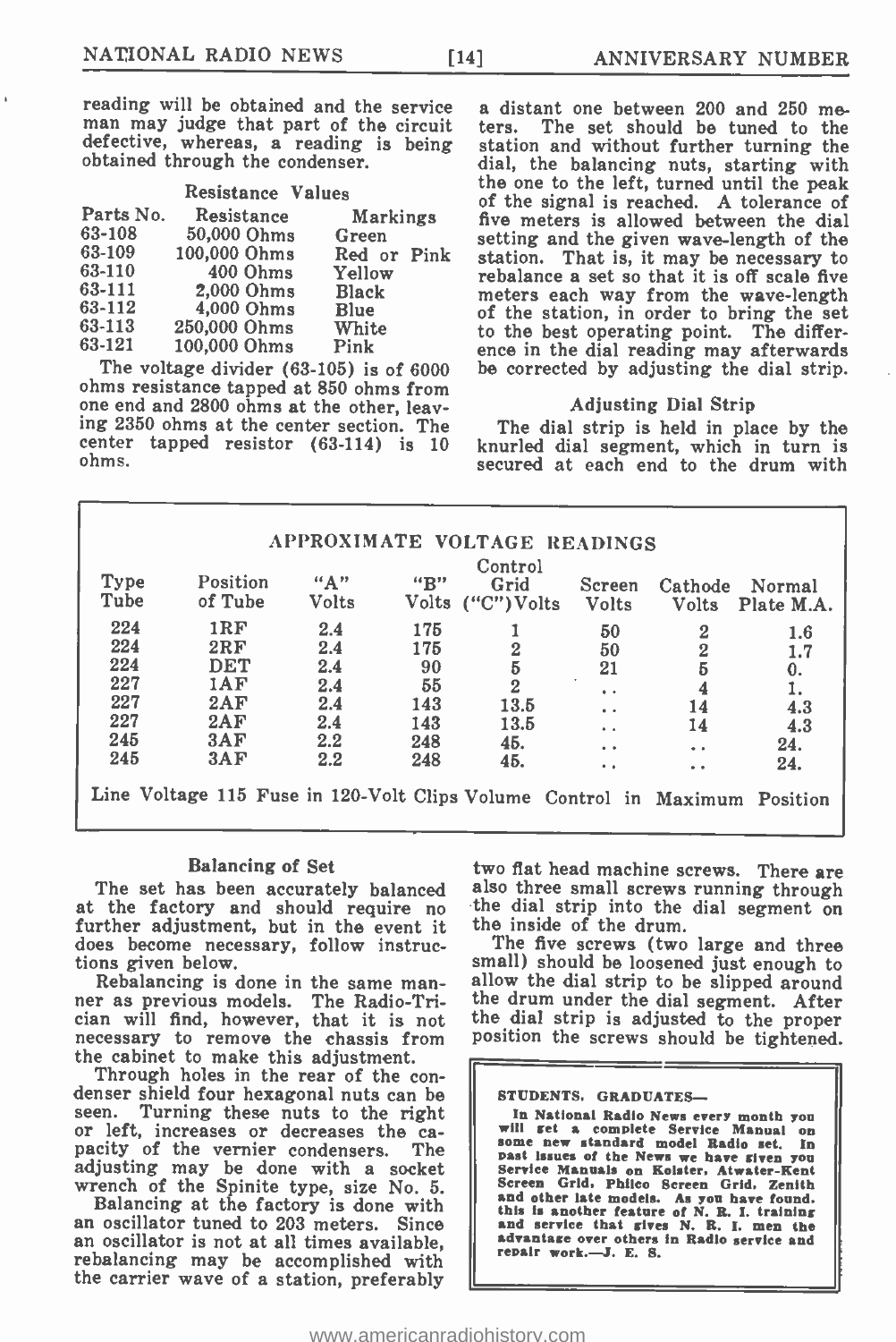### Extras That Count

An important factor in the success of N. R. I. men is the persistent, helpful cooperation given them by the Graduate, Employment and Publicity Departments of the Institute. These services are cra available to N. R. I. men for all time.

Employment Manager Murray keeps in close touch with the industry-laboratories, dealers, broadcasting stations-in fact, wherever Radio men are used. He places hundreds of graduates in good jobs every year and helps those who already have jobs get promotions.

As to publicity there are hundreds of newspapers and magazines which carry stories about Radio-Tricians. In one month alone there have been as many as 67,000,000 copies of newspapers which have published news about the Institute and the part its graduates are playing in Radio. More than 118 Radio stations are broadcasting daily short Radio talks written by Mr. Smith and Mr. Dowie on various Radio subjects.

This vast amount of publicity creates good will. It acquaints Radio- minded people everywhere with the work the Institute is doing and the type of graduates it has. It plays the Radio-Trician up in the public eye and helps him make good. Every N. R. I. man necessarily shares in this tide of prestige and good will created by this work. It's an invaluable asset—just another reason why N. R. I. men go farther in Radio!

"I am happy to say that although it is less than two months since I enrolled for the N.R.I. course, the knowledge which I have gained in this short space of time was sufficient to enable me to land space of time was sufficient to enable me to land a Job as Radio Trouble Shooter. with the Philco Storage Battery Co., and at twice the salary which I was earning at my last Job. In addition to the increased salary there is plenty of room for advancement. " -Stanley Allen Moss, 2651 8. Fairhill St., Philadelphia, Pa.

"Repairing pays me as high as  $\$15$  a day and  $w$  cales a week. I'm my sales average about two sales a week. very busy, too busy to study my lessons. I'm only every busy, too busy to study my lessons. I'm only every here is devote all my time to business and render oetter the call the<br>service. I'm going to employ two men in a few allumni a<br>days to assist me in my sales and repair work."— trained days to assist me in my sales and repair work."-John Fandrick. Devil's Lake. N. Dak.

get there in one jump. Success comes by mastering one lob at a time. It's the doing of little things well that leads one to the bigger Jobs.

"I thought when I started to take up your course that I knew a lot about Radio, but I see of my mistake. Now I can often surprise a few of our radio dealers in town, which claim to be good. I think the course is easy, practical and interesting all the way through. By the aid of the work sheets you send you sure can get anywhere you<br>want on any set, for they help you right along." [1]<br>A. A. Pasa. Box 405, Cle Elum, Washington. [15]

### Big Profits

The picture below shows a fine custom set building job that netted Graduate F. H. Perau, 771 Amherst St., Buffalo, N. Y., exactly \$500. It is a splendid piece of craftsmanship. Mr. Perau writes that he has about two custom set jobs each month, which goes to show there's good money for the technical man with a little imagination and the desire to pick up the jobs.



### Vice President Curtis Congratulates Graduates on Choice of Radio As A Life Work (Continued from page 9)

cation as being the first alumni association of graduates of a home -study school ever founded. Again the men of N. R. I. lead the way. The prestige that this alumni association will bring to N. R. I. trained men will have a far -reaching effect and be of great value to them.

The men at the top of the success ladder didn't dust as the Convention was crosing the<br>t there in one jump. Success comes by master- graduates presented Mr. Smith with a Just as the Convention was closing the beautiful loving cup as a token of their appreciation for the influence he has had upon their lives-the friendly, helpful spirit he has shown in helping them make good in Radio. On this cup are engraved the names of each graduate attending the Convention. A picture of this big, beautiful cup with President Smith is shown on the cover of this issue.